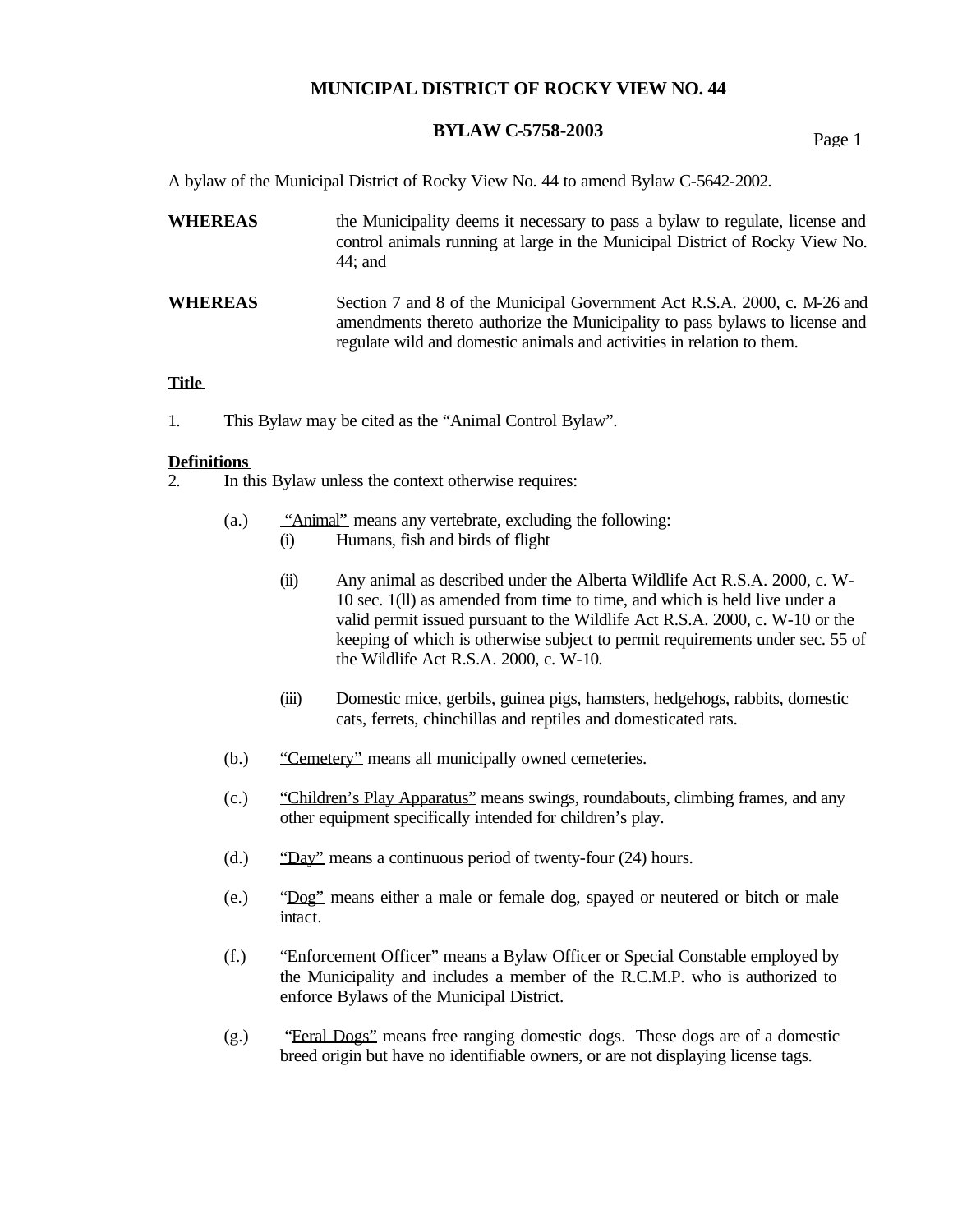# **BYLAW C-5758-2003** Page 2

- (h.) "Kennel" means the keeping of dogs for the purposes of boarding, breeding, and rearing of dogs pursuant to obtaining a Development Permit under Land Use Bylaw as amended from time to time.
- (i.) "Kennel License**"** means a license issued with respect to a kennel in accordance to the Land Use Bylaw.
- (j.) "Leash Only Area" means an area designated by signs where animals are permitted on leash only at all times.
- (k.) "License Tag" means an identification tag issued by the municipality showing the license number for a specific animal and is intended to be worn on a collar attached to the animal's neck at all times.
- (l.) "Municipality" means the corporation of the Municipal District of Rocky View No. 44 or the area contained within the boundaries thereof.
- (m.) "Neighbour(s)" means a person who is an owner, renter or person otherwise authorized by an owner of privately owned land adjacent to property to where it is alleged an offence has occurred.
- (n.) "Owner" means a natural person or corporate body that has legal title to the animal and includes any person who has possession or custody of the animal, either temporarily or permanently or harbours the animal, or suffers the animal to remain on his premises.
- (o.) "Park" means any municipal reserve within the Municipal District of Rocky View or lands designated by the municipally as a park area.
- (p.) "Person" means an individual and includes a firm, partnership, joint venture, proprietorship, corporation, association, society and any other legal entity.
- (q.) "Playground" means any part of a park or school ground on which children's play apparatus is located, and includes the part of such area (20m) of such apparatus.
- (r.) "Posted Area" means an area posted with signage which prohibits animals from being in that area or at large within that area as specified by the signage.
- (s.) "Previous Owner" means the person who at the time of impoundment was the owner of an animal which has subsequently been sold or destroyed.
- (t.) "RCMP Officer" means a duly appointed member of the Royal Canadian Mounted Police (RCMP).
- (u.) "Registered Veterinarian" means a veterinarian registered and entitled to practice in Alberta as shown in the Alberta Veterinary Medical Association pursuant to the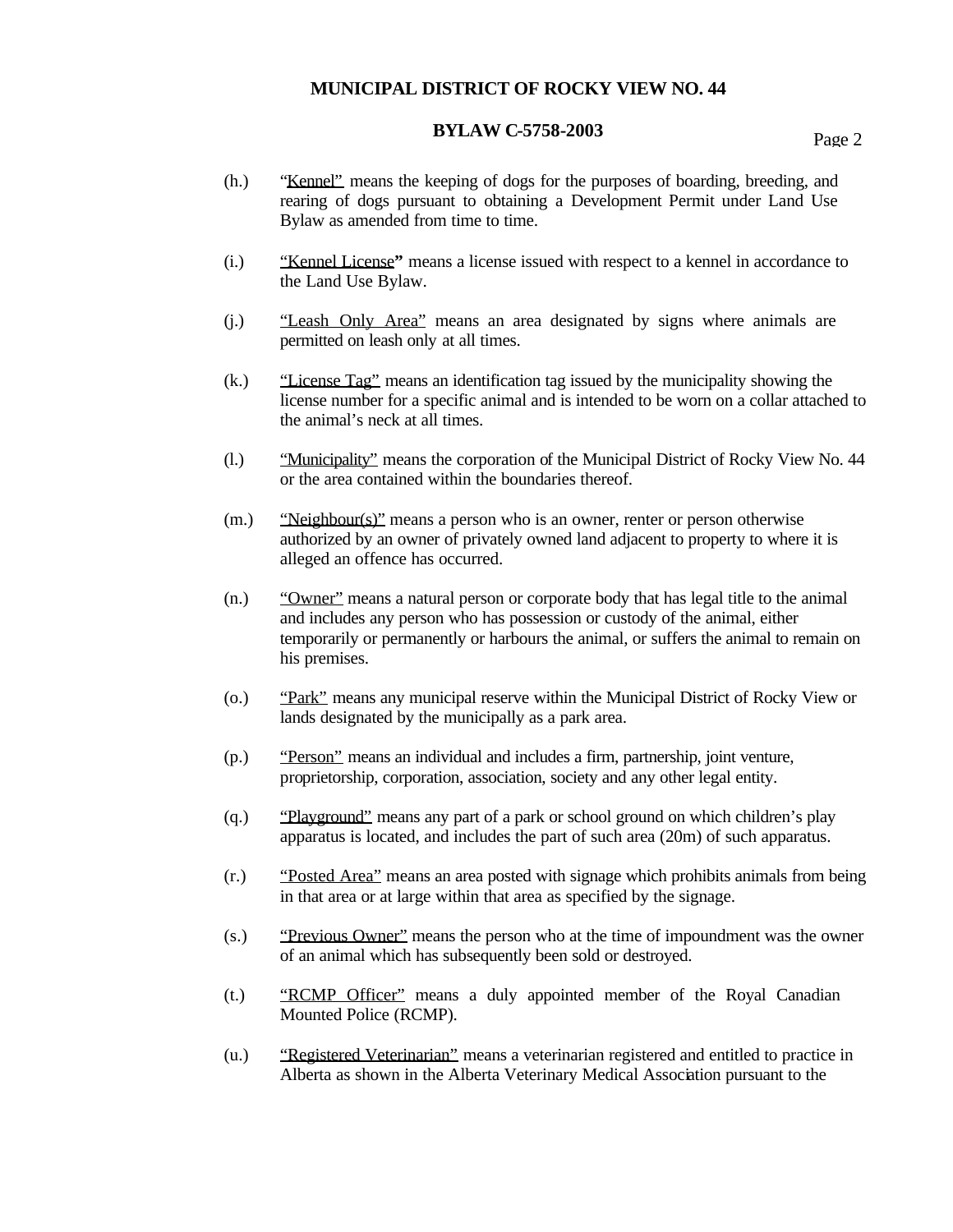# **BYLAW C-5758-2003** Page 3

Veterinary Surgeons Act, R.S.A. 2000. c. V-2 sec. 1(o).

- (v.) "Running at Large"
	- (i) means an animal or animals which are not under the control of a person responsible and is or are actually upon property other than the property in respect of which the owner of the animal or animals has the right of occupation, or upon any highway, street, boulevard, sidewalk, park, public walkway, playground, school ground, or other public place, or
	- (ii) an animal or animals which are under the control of a person responsible and which cause damage to property or other animals.
	- (iii) means an animal or animals which are not under the control of a person responsible within an area designated as a leash only area and is posted as such.
- (w.) "School Ground" means property within the municipally owned or operated by any school district or private school.
- (x.) "Serious wound" means an injury to a human or animal resulting from the action of an animal, which causes the skin to be broken or flesh to be torn.
- (y.) "S.P.C.A. Society for the Prevention of Cruelty to Animals" means the establishment for the impounding of animals as it is set out in this Bylaw.
- (z.) "Specified Penalty" means a penalty specified under the Master Rates Bylaw which may be paid in response to a Violation Ticket, for an alleged offence of any section of this bylaw.
- (aa.) "Vicious Dog" means any dog, whatever its age, whether on public or private property, which has
	- (i). without provocation, chased, injured or bitten any other domestic animal or human; or
	- (ii). without provocation, damaged or destroyed any public or private property; or
	- (iii). without provocation, threatened or created the reasonable apprehension of a threat to other domestic animals or humans; and

which, in the opinion of a Justice, presents a threat  $\vec{d}$  serious harm to other domestic animals or humans; or

(iv). been previously determined a vicious dog under Bylaw C-5758-2003 or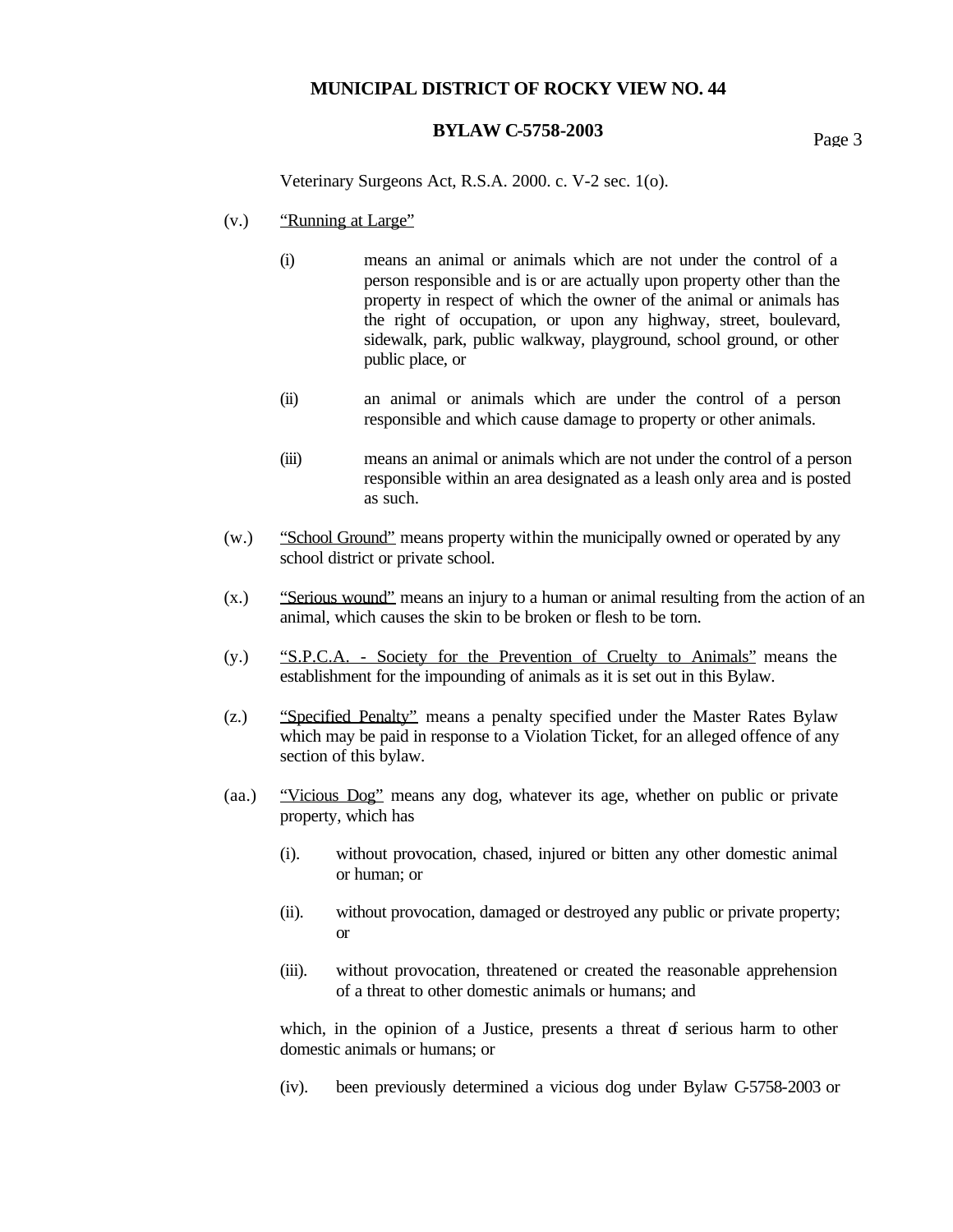# **BYLAW C-5758-2003** Page 4

#### C-5494-2002, C-5642-2002.

(bb.) "Violation Ticket" means a ticket issued pursuant to Part 2 of the Provincial Offences Procedure Act, R.S.A., 2000 c. P-34.

### **General Prohibitions**

#### **Responsibility of Animal Owners**

- 3. The owner of an animal
	- (a) Shall ensure that the animal is not running at large.

#### **Nuisance**

- 4. (a) The owner of an animal shall ensure that such animal shall not
	- (i) bite or chase a person
	- (ii) bite, bark at excessively, or chase livestock, bicycles, automobiles, or other vehicles,
	- (iii) excessively and unreasonably bark, howl or otherwise disturb any neighbour(s) or person,
	- (iv) cause damage to property or other animals, and/or cause the death of any other animal, and/or
	- (v) keep a female animal which is in season at any location where the animal is a source of attraction to another animal.
	- (vi) allow a vicious dog to run at large
	- (b) An owner of an animal shall ensure that such animal does not go into any flowerbeds of any park and or into or upon the lands of any cemetery within the Municipality.
	- (c) An owner whose animal defecates on property other than his own or vacant undeveloped Municipal District of Rocky View No. 44 owned property shall remove forthwith any defecated matter deposited.
	- (d) An owner of an animal which is found upsetting waste receptacles or scattering the contents thereof either in or about a highway, street, lane or other public property or in or about premises not belonging to or in the possession of the owner of the animal is guilty of an offence separate and apart from the offence provided in the Master Rates Bylaw, as amended from time to time and upon summary conviction thereof shall in addition to any penalty imposed upon him be civilly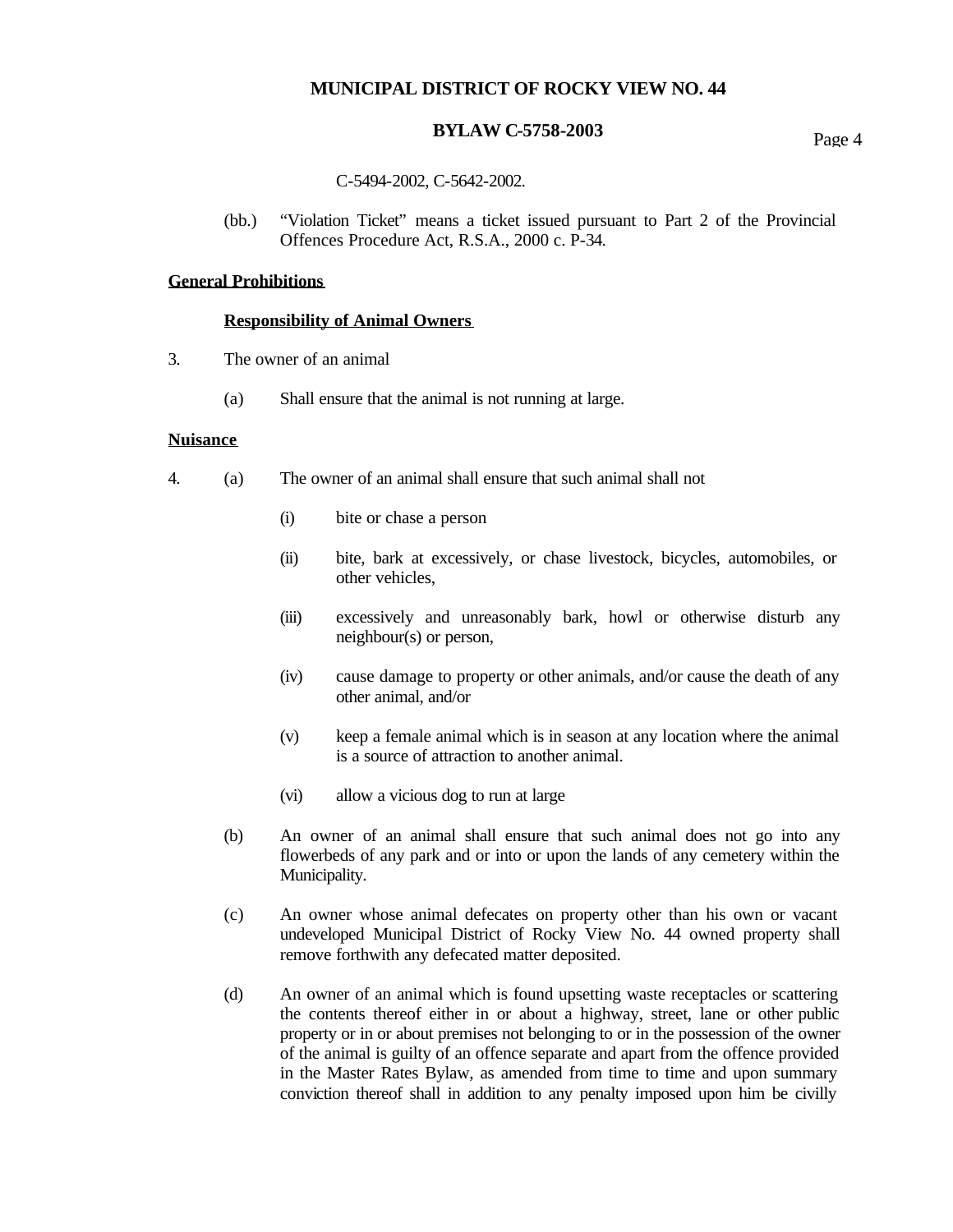# **BYLAW C-5758-2003** Page 5

liable to the indirectly incurred by it in connection with the receptacle being upset or the waste scattered abroad.

#### **Communicable Diseases**

- 5. An owner of an animal which is suffering from a communicable disease
	- (a) Shall not permit the animal to be in any public place.
	- (b) Shall not keep the animal in contact with or in proximity to any other animal free of such disease.
	- (c) Shall keep the animal locked or tied up.
	- (d) Shall immediately report the matter to the Veterinarian Inspector of the Health of Animals Branch of the local office of the Federal Department of Agriculture, and the Municipal District of Rocky View No. 44 Protective Services.

### **Licensing**

- 6. (a) The owner of a vicious dog shall apply for an annual license for each dog, and shall pay therefore an annual fee as set out in the current Master Rates Bylaw.
	- (b) The owner of a dog shall apply for an annual license for each dog.
	- (c) Where the Enforcement Officer is satisfied that a person who is blind or whose vision is impaired is the owner of a dog, trained and used as a guide dog, there shall be no license required by the owner. Any dog in active service with a recognized Police Agency or other disabled servic e dog shall be exempted from having a license while so employed.
	- (d) No owner shall transfer or allow to be transferred a dog license from the dog for which it was assigned or purchased, to any other dog.
	- (e) No person shall give false information to a Enforcement Officer when applying for a dog license.
	- (f) For a Vicious dog, an owner shall;
		- (i.) obtain a vicious dog license, regardless of the age of the vicious dog; and
		- (ii.) keep in force the vicious dog license.
		- (iii.) be over the age of eighteen (18) years.
		- (iv.) prominently display at the front and rear entrances to owner(s) property, a sign stating "Beware of Dog".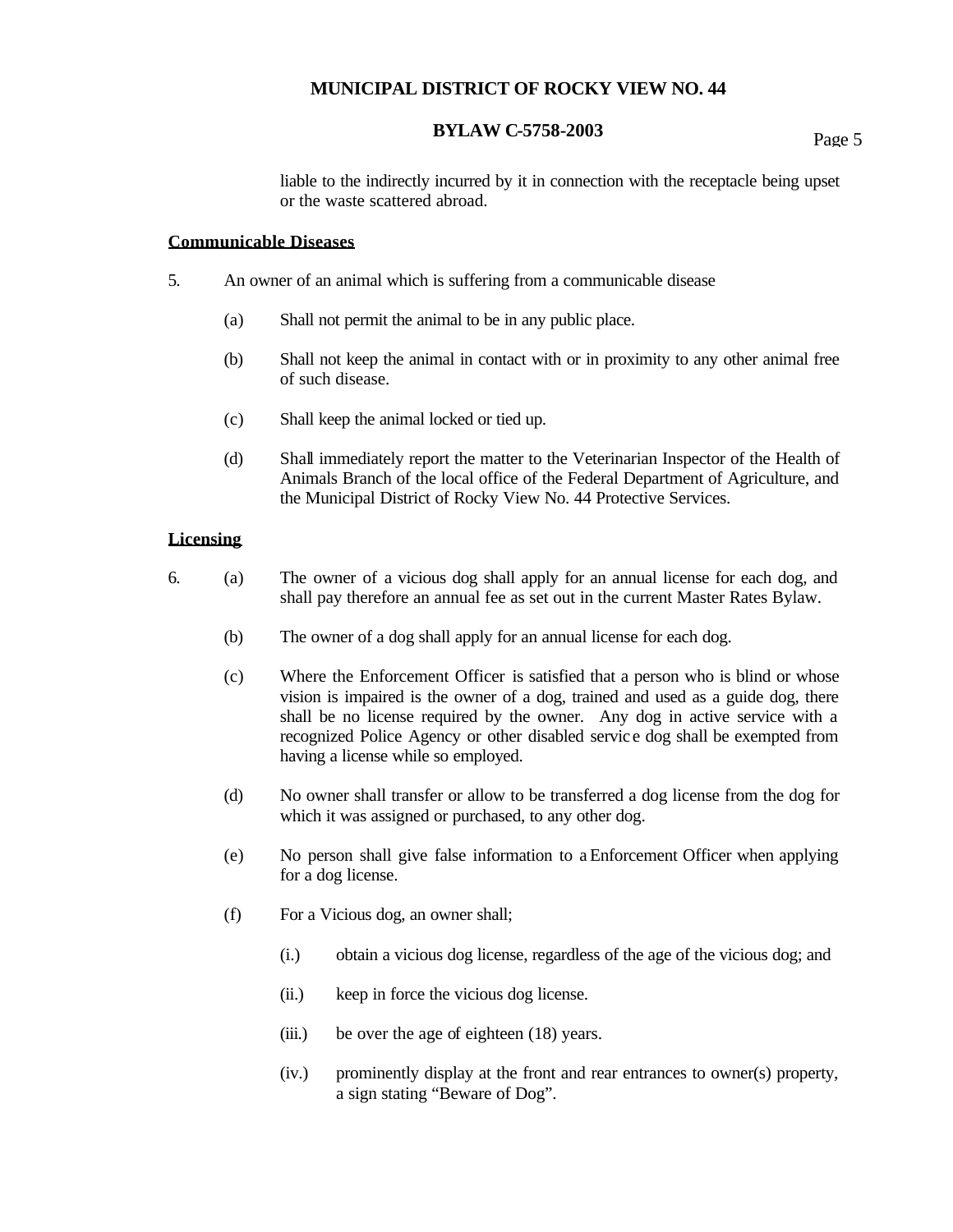# **BYLAW C-5758-2003** Page 6

- (v.) immediately bring to the attention of the municipality that owner(s) is or may be in possession of a vicious dog.
- (g) A person responsible for care and control of an animal within the Municipal District of Rocky View, shall ensure that such animal is licensed by the licensed authority to which it normally resides. This animal will be deemed licensed providing its temporary stay does not exceed two months.
- (h) Animals licensed under any other municipal authority residing within the Municipal District of Rocky View longer than two months will be licensed under the annual requirement stated within Section 7(b) of this Bylaw.
- 7. The owner of a dog(s) shall:
	- (a) Obtain the annual dog licence for each animal on the first day when the Municipal District of Rocky View No. 44 office is open for business after the New Year's Day in every year.
	- (b) License the animal(s) within 60 days of full time residency within the Municipal District of Rocky View No. 44.
	- (c) Subject to the provisions of Section 6 obtain a license for it on the first day when the Municipal District of Rocky View No. 44 office is open for business after the dog becomes three months of age.
	- (d) Shall obtain the license on the first day on which the Municipal District of Rocky View No. 44 office is open for business after he becomes owner of the dog.
	- (e) An owner of a Vicious Dog shall:
		- (i) maintain in force an Alberta registered policy of liability insurance in a form satisfactory to the Chief Special Constable providing a third party liability coverage in a minimum amount of One Million Dollars (\$1,000,000.00) for injuries caused by the owners vicious dog.
		- (ii) The liability policy shall contain a provision requiring the insurer to immediately notify the Municipal District of Rocky View No. 44 in writing should the policy expire or be cancelled or terminated.
	- (f) (i) The owner of a vicious dog shall take all necessary steps to ensure that it does not bite, chase or attack any human or other animal whether the person or animal is on the property of the owner or not,
		- (ii) If a Vicious dog bites or attacks a person or animal, the owner shall be guilty of an Offence and subject liable to a fine under this bylaw, exclusive of any other civil actions or penalties.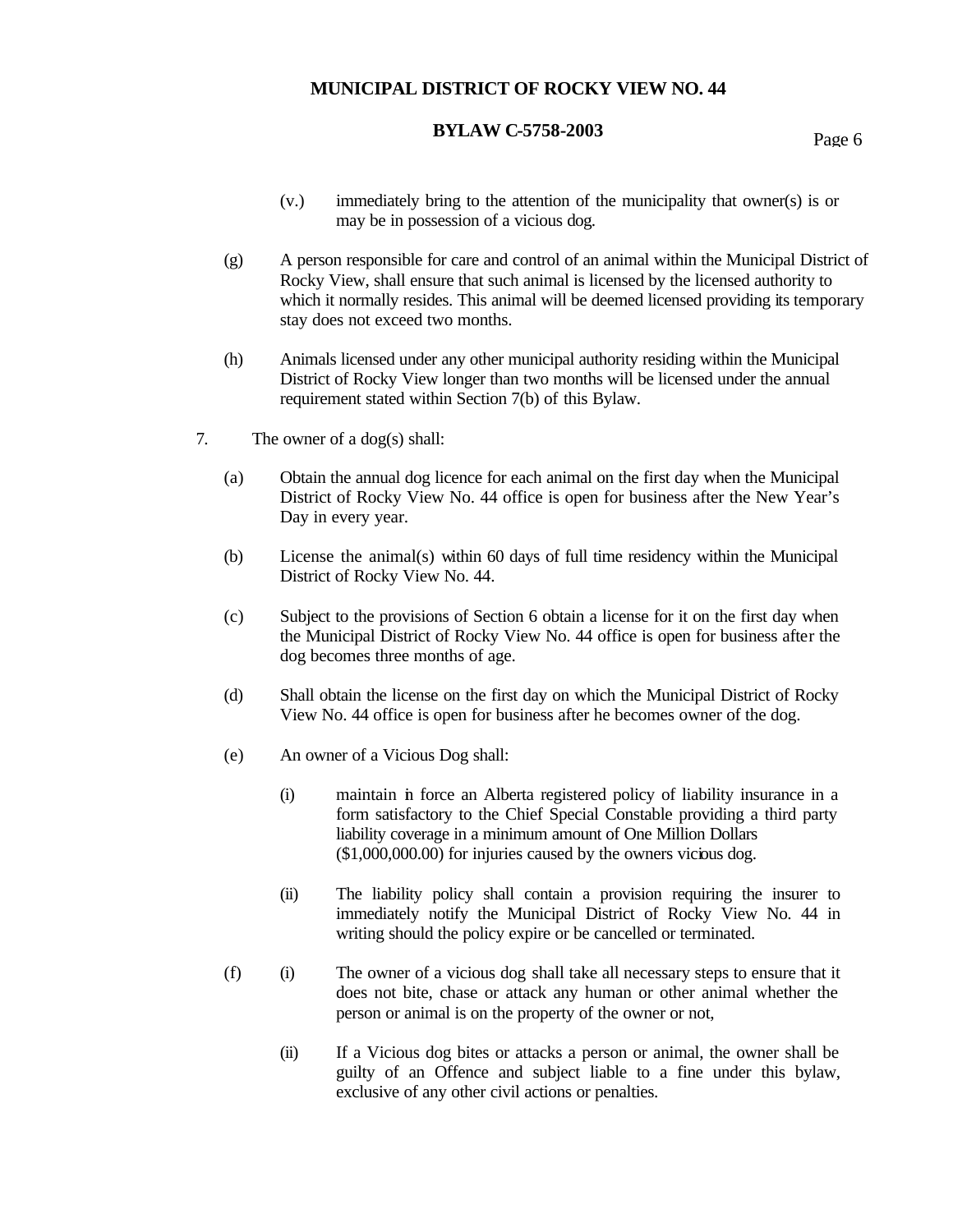# **BYLAW C-5758-2003** Page 7

- $(g)$  (i) When a Vicious dog is on the premises of its owner, it shall be kept confined indoors under the effective control of a person over the age of eighteen (18) years, or confined in a securely enclosed and locked pen, or other structure constructed and secured in such a fashion as to prevent the escape of the dog, and to prevent the entry of persons unauthorized by the Owner,
	- (ii) Any such pen shall have a secure top and sides either;
		- 1. have a secure bottom effectively attached to the sides; or
		- 2. the sides shall be embedded in the ground to a minimum depth of thirty (30) centimetres.
	- (iii) When a Vicious Dog is off the premises of the Owner it shall be securely muzzled, and shall be either harnesses or leashed securely to effectively prevent it from attacking or biting a human or other animal; provided that this requirement shall not apply when the dog is in a building or enclosure in attendance at a bona fide dog show, or confined in a pen meeting the requirements of subsections (i) and (ii).
- 8. The owner of a dog shall ensure that his/her dog wears a collar and current license tag purchased or assigned for that dog.
	- (i) The Owner of a dog, which the Owner knows or ought to know is a Vicious Dog, shall keep the Vicious Dog in accordance with the provisions of section 7 subsections  $(e)(f)$  and  $(g)$ .
	- (ii) If the Enforcement Officer determines on reasonable grounds that a dog is a vicious Dog, either through personal observation or on the bases of facts determined after an investigation initiated by a complaint, he may;
		- (a) give the Owner a Violation Ticket "Summons" contrary to Section 8(i) of this Bylaw providing for a court appearance before a Justice;
		- (b) require the Owner to keep such dog in accordance with the provisions of section 7 (e)(f)(g) of this bylaw upon the Owner's receipt of the; and
		- (c) inform the Owner that if the Vicious Dog is not kept in accordance with section  $7(e)(f)(g)$  of this bylaw, the Owner will be fined, or subject to enforcement action pursuant to section 20 of this bylaw;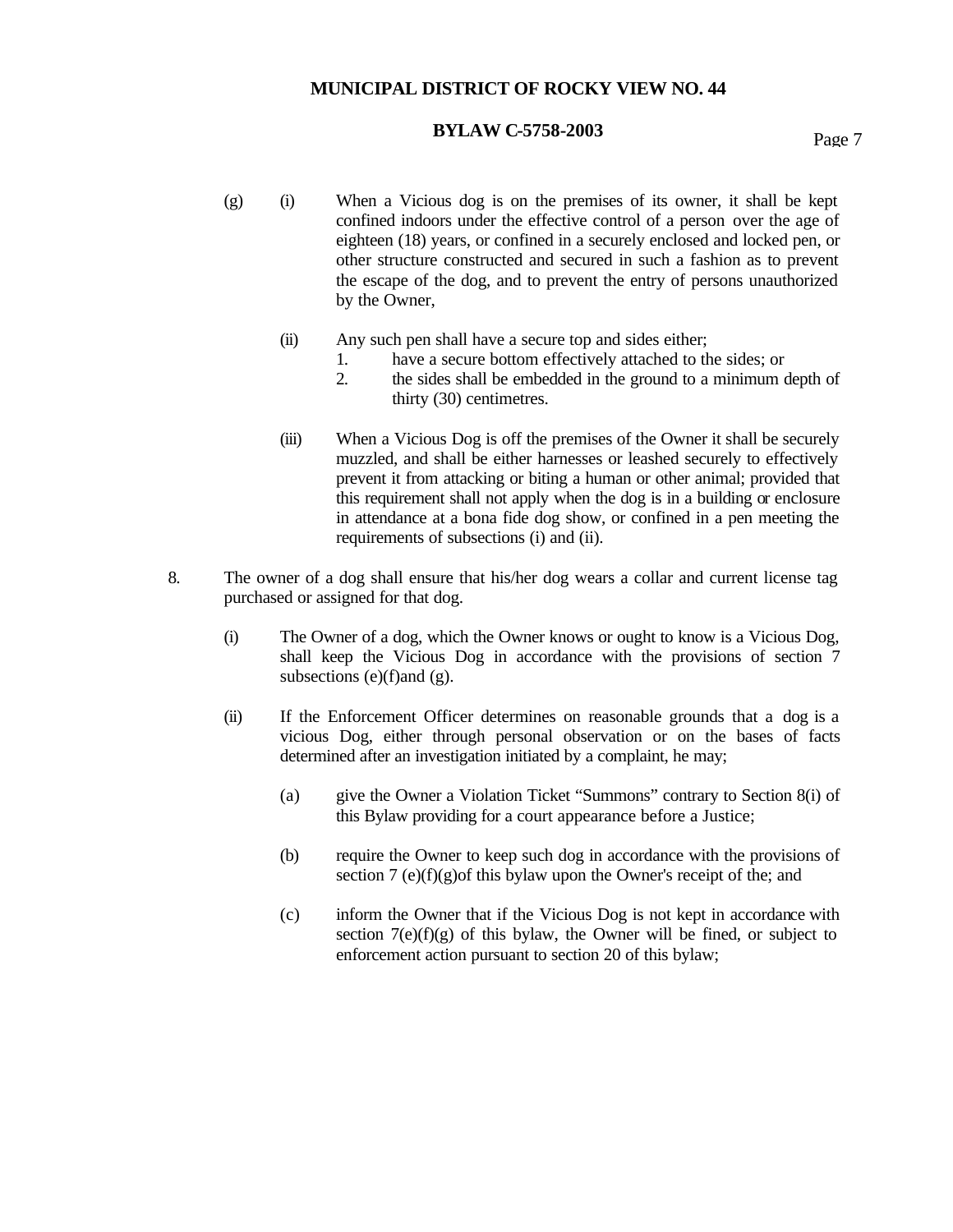# **BYLAW C-5758-2003** Page 8

- (iii) Provisions in this Bylaw which apply to Vicious Dogs shall not apply to dogs owned by any Police Service sole ly by reason of any events or actions which occur while the dogs are engaged in Police work.
- 9. Upon losing a dog license an owner of a dog shall advise the Municipality office whereby a new tag will be issued to the owner for a fee of ten dollars (\$10.00) payable to the Municipal District of Rocky View No. 44.
- 10. No person shall be entitled to a license rebate under this Bylaw.
- 11. Where a license has been paid by the tender of an uncertified cheque the license is revoked if the cheque is not accepted and cashed by the Bank of which it is issued.

### **ANIMAL CONTROL AUTHORITY**

#### Capture and Impound

- 12. (a) An Enforcement Officer may capture and impound any animal;
	- (i) in respect of which he believes or has reasonable grounds to believe an offence under this Bylaw is being or has been committed.
	- (ii) which is required to be impounded pursuant to the provisions of any statute of Canada or of the Province of Alberta, or any regulation made hereunder.
	- (b) An Enforcement Officer, or any person authorized by this bylaw to enforce the provisions contained herein may enter onto the land surrounding any building in pursuit to any animal which has been observed running at large and take such reasonable measures necessary to subdue any animal which is at large, including the use of a tranquillizer equipment and other capture devices.
	- (c) Notwithstanding Section 19 Feral Dogs if located or trapped are to be destroyed forthwith.

#### **Controlled Confinement**

- 13. (a) A person who has received a serious wound or the owner of any animal which have received a serious wound and the owner of an animal which has inflicted the serious wound shall promptly report the animal to an Enforcement Officer who may thereupon place the animal under controlled confinement. Any animal so placed shall not be released from controlled confinement except with the written permission of a registered Veterinarian and an Enforcement Officer.
	- (b) At the discretion of the Enforcement Officer such controlled confinement may be on the premises of the owner or, with a registered Veterinarian within the municipality.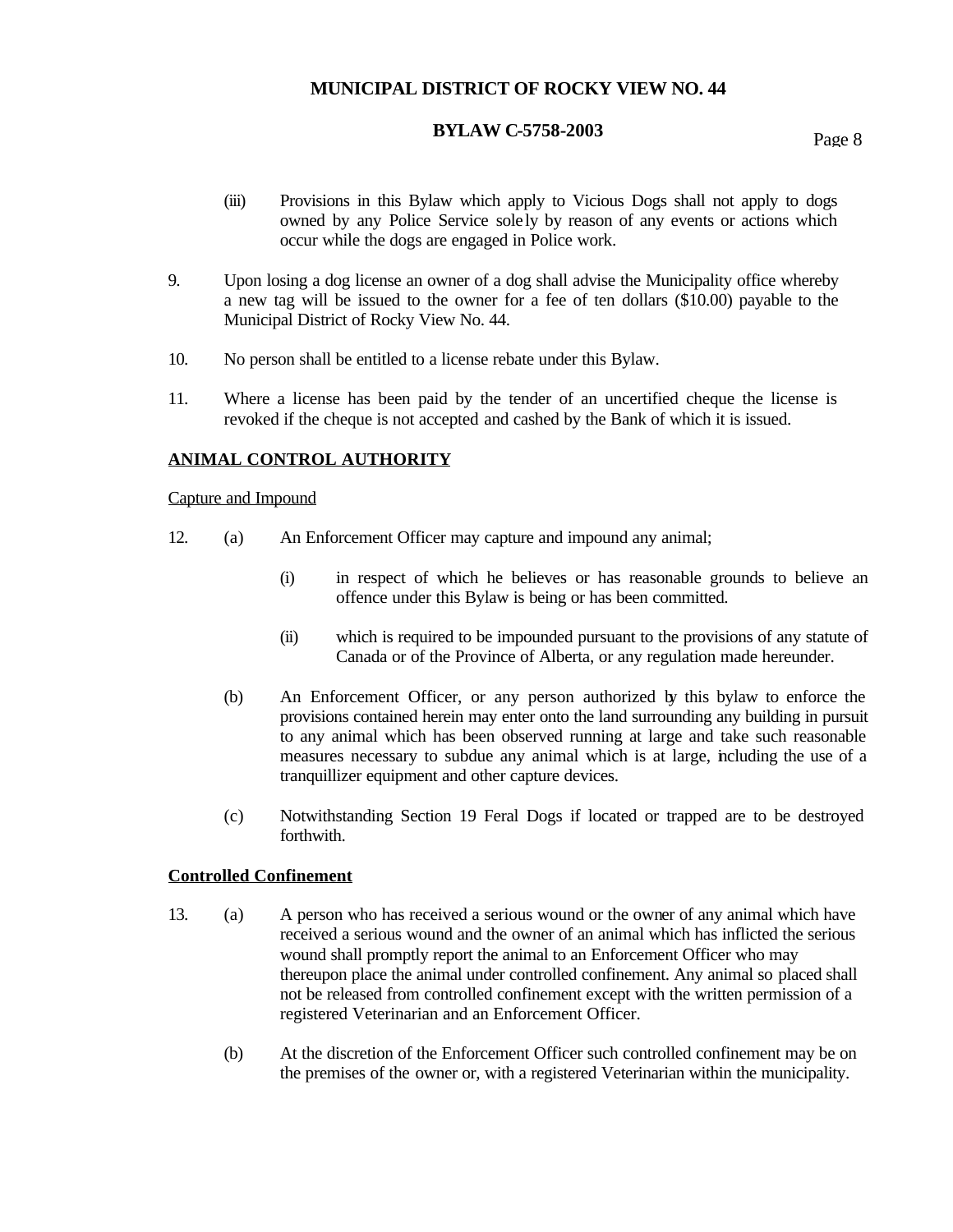# **BYLAW C-5758-2003** Page 9

- (c) Upon demand made by the Enforcement Officer the owner shall forthwith surrender for quarantine, any animal which has inflicted a serious wound to any person, or animal which the Enforcement Officer has reasonable and probable grounds to suspect of having been exposed to rabies or other disease. The animal may be reclaimed by the owner if:
	- i) adjudged free of rabies or other disease by a registered Veterinarian.
	- ii) confinement expenses are paid; and
	- iii) the licensing provisions of this bylaw are compiled with.
	- iv) meets control guide as per section 7(g) if determined to be a vicious dog

### **Obstruction**

- 14. No person whether or not he is the owner of an animal which is being or has been pursued or captured shall
	- (a) Interfere with or attempt to obstruct a Enforcement Officer who is attempting to capture or who has captured an animal which is subject to being impounded pursuant to the provisions of this Bylaw.
	- (b) Induce the animal to enter a house or other place where it may be safe from capture or otherwise assist the animal to escape capture.
	- (c) Falsely represent themselves as being in charge or control of an animal so as to establish that the animal is not running at large.
	- (d) Unlock or unlatch or otherwise open the vehicle used in controlling or transporting the said animal so as to allow or attempt to allow any animal to escape there from.
	- (e) Provide false information such as to identity (name) and address of owner of animal who is in contravention of this Bylaw.

#### **Negligence**

- 15. No person shall
	- (a) Untie, loosen or otherwise force an animal which has been tied or otherwise restrained.
	- (b) Negligently or wilfully open a gate, door or other opening in a fence or enclosure in which an animal has been "confined" and thereby allow an animal to run at large in the Municipal District of Rocky View No. 44

#### **Torment**

16. No person shall tease, torment or annoy an animal.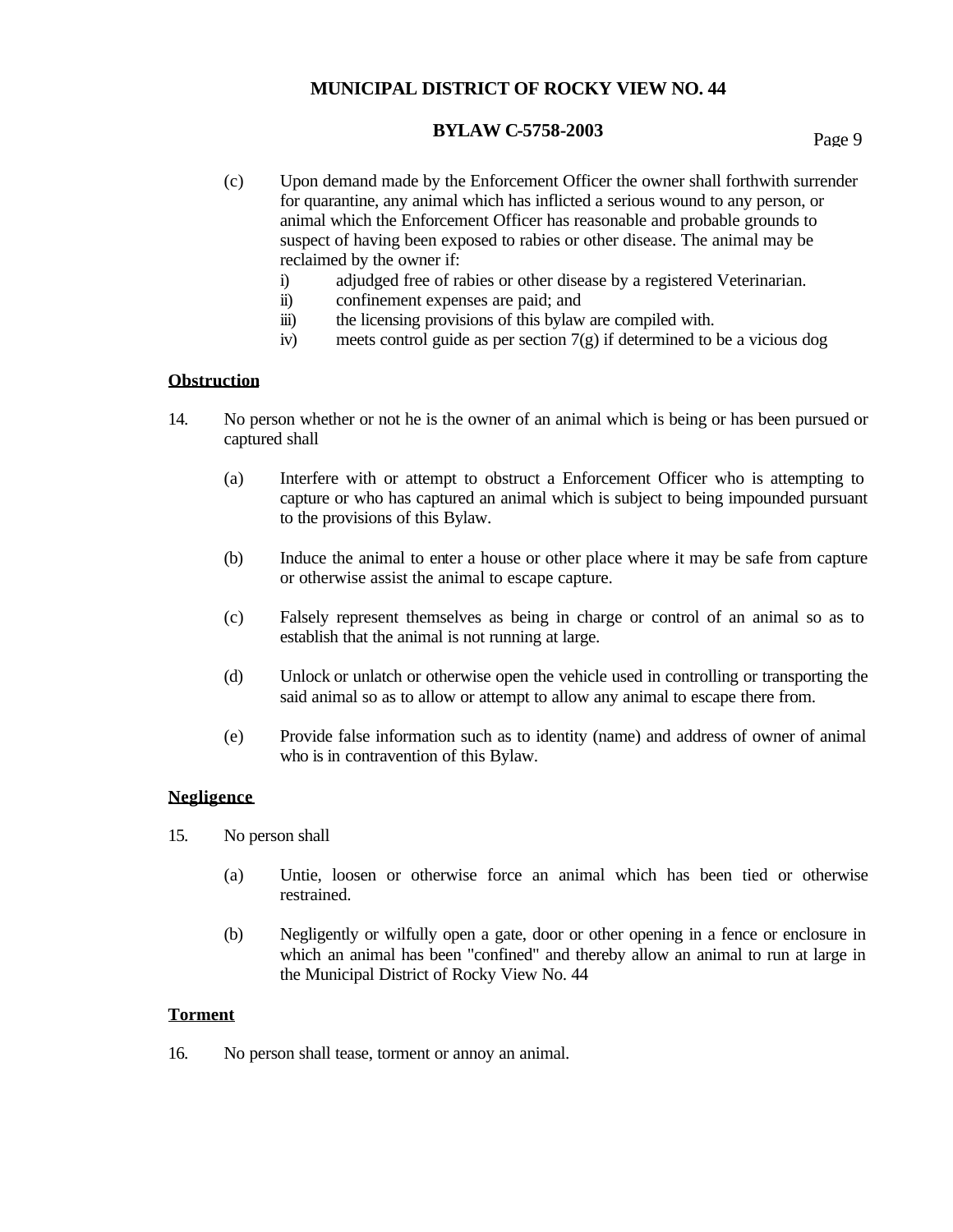# **BYLAW C-5758-2003** Page 10

#### **Notification**

- 17. (a) If the Enforcement Officer knows or can ascertain the name of the owner of any impounded animal, he shall serve the owner with a copy of the Notice in Schedule "A" of this Bylaw, either personally or by leaving or mailing it to the last known address of the owner.
	- (b) An owner of an animal to whom a notice is mailed pursuant to the provisions of Subsection (a) is deemed to have received a Notice within five (5) business days of the time it is mailed.

#### **Reclaiming**

18. The owner of any impounded animal may reclaim the animal from the place of impoundment by paying the person in authority the fees as set out in the Master Rates Bylaw, as amended from time to time and obtaining the license for such animal should a license be required under this Bylaw.

#### **Sale or Destruction**

- 19. The Enforcement Officer shall not sell or destroy an impounded animal until the following conditions are met.
	- (a) Fowl If an impounded fowl is not reclaimed within a period of four (4) days from the date of impounding the said person in authority may sell or destroy this animal provided the provisions in this bylaw are followed with respect to notice.
	- (b) Animals After an animal is retained in a place of impoundment for
		- (i) five (5) days after the owner has received notice or is deemed by Section 16 to have received notice that the animal is in impoundment when the name and address of the owner are known, or
		- (ii) three (3) days, if the name and address of the owner are not known, or unless the owner of the animal makes arrangements with the person in authority for the further retention of the animal, the person in authority may cause the animal to be sold or destroyed.
	- (c) The Enforcement Officer may retain an animal for a longer period if in his opinion the circumstances warrant the expense.
	- (d) The Enforcement Officer or agent with the S.P.C.A. to which animal has been surrendered to by an Enforcement Officer or member of the public may offer for sale all unclaimed animals which have been in impoundment for
		- (i) Ten (10) days or longer when the name and address of the owner are known.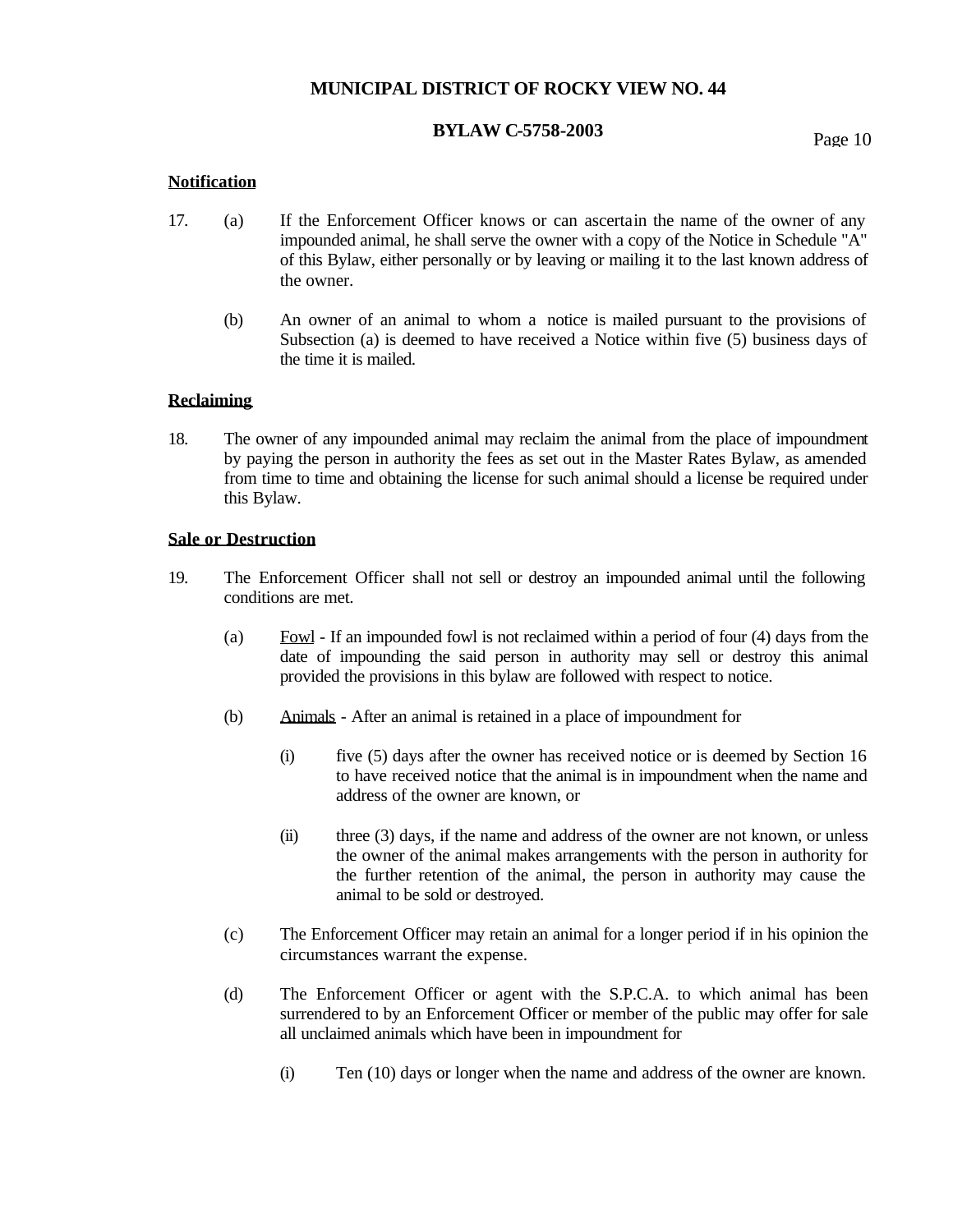# **BYLAW C-5758-2003** Page 11

- (ii) three (3) days or longer if the name and address of the owner are not known.
- (e) The purchaser of an animal from impoundment pursuant to the provisions of this section shall obtain full right and title to it and the former owner of the animal shall cease thereupon.
- (f) When the Enforcement Officer decides that an animal is to be put to death the owner shall pay to the designated cashier a fee as set out in the Master Rates Bylaw, as amended from time to time.

#### **ENFORCEMENT**

- 20. Where an Enforcement Officer has reasonable grounds to believe that a Person has violated any provision of this Bylaw, the Enforcement Officer may commence Court proceedings against such a Person by:
	- (a) Issuing the Person a Violation Ticket pursuant to the provisions of Part 2 of the Provincial Offences Procedure Act; or
	- (b) Swearing out an Information and Complaint against the Person.
- 21. (a) Where a Enforcement Officer believes that a person has contravened any provision of this bylaw, he may serve upon such person a Violation Ticket in accordance with Part 2 of the Provincial Offences Procedure Act, R.S.A. 2000 Chapter P-34, or a notice as provided by this section either personally or by mailing or leaving the same at his/her last known address and such service shall be adequate for the purpose of this Bylaw.
	- (b) A notice shall state the section of the Bylaw which was contravened and the amount which is provided in the Master Rates Bylaw, as amended from time to time that will be accepted by the Municipal District of Rocky View No. 44 in lieu of prosecution.
	- (c) Upon production of a notice issued pursuant to this section within ten (10) days from the issue thereof together with the payment to the designated cashier of the Municipal District of Rocky View No. 44 of the fee as provided in the Master Rates Bylaw, as amended from time to time the person to whom the notice was issued shall not be liable for prosecution for the contravention in respect of which the notice was issued.
	- (d) Notwithstanding the provisions of this section, a person to whom a notice has been issued pursuant to this section may exercise his right to defend any charge of committing a contravention of any of the provisions of this Bylaw.
	- (e) where any person contravenes the same provision of this bylaw twice within one twenty-four (24) month period, the specified penalty payable in respect of the second contravention shall double in the amount as shown in accordance with Schedule B of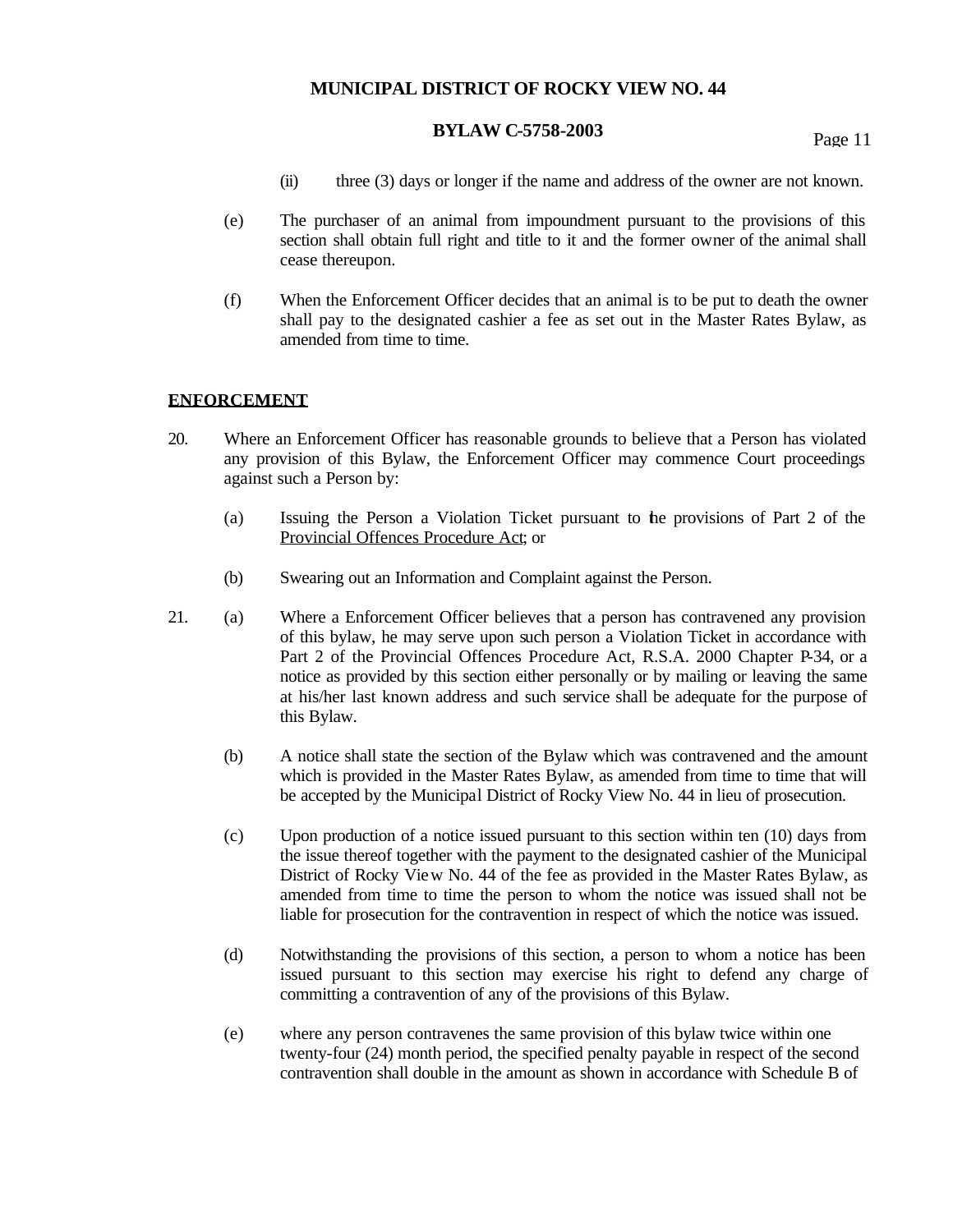# **BYLAW C-5758-2003** Page 12

this Bylaw in respect of that provision excluding vicious and under sections  $6(e)$ , (f) (g) of this bylaw.

(f) where any person contravenes the same provision of this bylaw three or more times within one twenty-four (24) month period, the specified penalty payable in respect of the third or subsequent contravention is triple the amount shown in accordance with Schedule B of this Bylaw in respect of that provision excluding vicious and under sections  $6(e)$ , (f)and (g) of this bylaw.

#### **GENERAL PENALTY PROVISIONS**

- 22. (a) Any person who contravenes any provision of this Bylaw is guilty of an offence and is liable on Summary Conviction to a fine of not more that Two Thousand Five Hundred (\$2,500.00) and in default of payment is liable to imprisonment for a term not exceeding six (6) months or to imprisonment for a term not exceeding six (6) months without the option of a fine.
	- (b) the minimum and specified fines on summary conviction in respect to a contravention of this bylaw with respect to a vicious dog(s) and shall be the same amounts shown in accordance with Schedule B of this Bylaw.
	- (c) The levying and payment of any fine or the imprisonment for any period provided in this Bylaw shall not relieve a person from the necessity of paying any fees, charges or costs from which he is liable under the provisions of this Bylaw.
	- (d) A Provincial Judge/Commissioner, in addition to the penalties provided in this Section, may if they consider the offence sufficiently serious direct or order the person that owns, keeps, maintains or harbours an animal to stop the animal from doing mischief or causing the disturbance or nuisance complained of, or to have the animal removed from the Municipal District of Rocky View No. 44, or have the animal destroyed.
- 23. A Justice, after convicting the owner of a dog of an offence under this Bylaw, may, in addition to any other penalties imposed or orders made, and without further notice or hearing, declare the subject dog a vicious dog, pursuant to the provisions of this Bylaw.

#### **SEVERABILITY**

24. Each provision of this Bylaw is independent of all other provisions. If any such provision is declared invalid by a Court of competent jurisdiction, all other provisions of this Bylaw will remain valid and enforceable.

#### **STRICT LIABILITY OFFENCE**

25. It is the intention of Council that all offences created by this Bylaw be interpreted to be strict liability offences.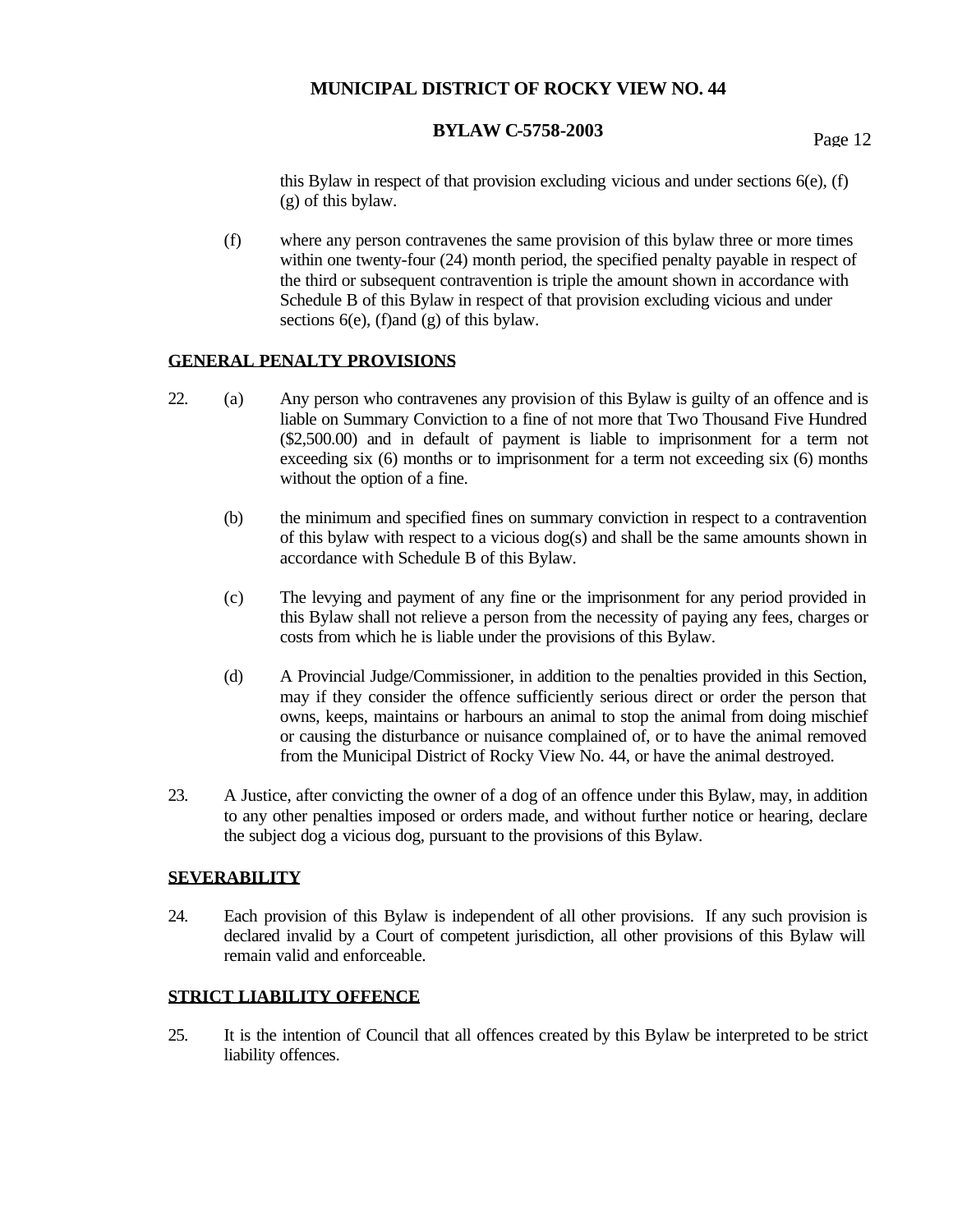# **BYLAW C-5758-2003** Page 13

26. That Bylaw C-5642-2002 is hereby rescinded.

### **EFFECTIVE DATE**

27. This Bylaw comes into force and effect upon the date of its third reading.

First reading passed in open Council, assembled in the City of Calgary, in the Province of Alberta this 22nd day of July, 2003, on a motion by Councillor Everett.

Second reading passed in open Council, assembled in the City of Calgary, in the Province of Alberta this 22nd day of July, 2003, on a motion by Councillor Konschuk.

Permission for third reading was passed unanimously in open Council, assembled in the City of Calgary in the Province of Alberta this 22nd day of July, 2003, on a motion by Councillor Goode.

Third and final reading passed in open Council, assembled in the City of Calgary, in the Province of Alberta this 22nd day of July, 2003, on a motion by Councillor Habberfield.

REEVE OR DEPUTY REEVE MUNICIPAL SECRETARY

 $\overline{a}$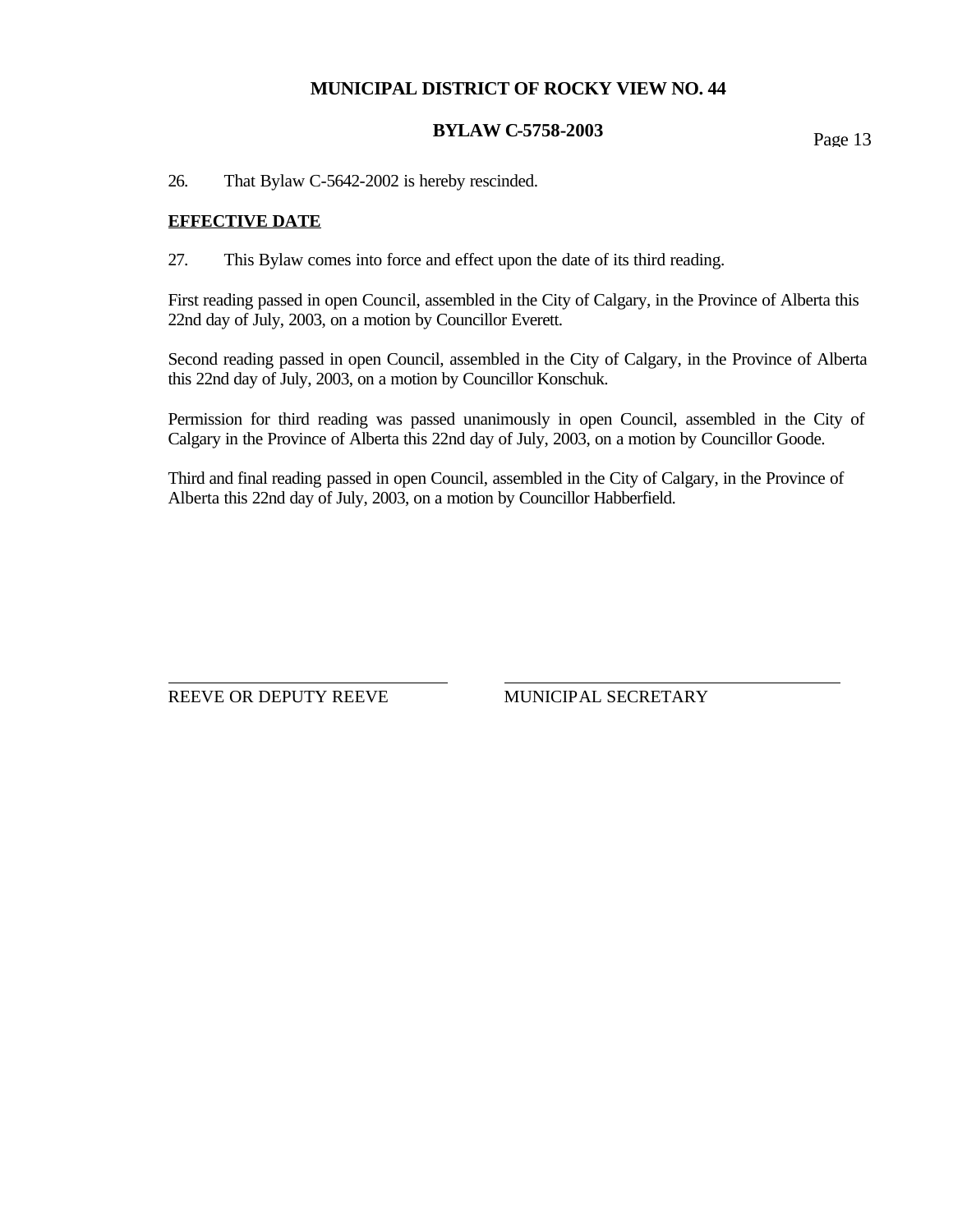# **BYLAW C-5758-2003** Page 14

#### **SCHEDULE "A"**

#### **THE ANIMAL CONTROL BYLAW C-5758-2003**

You are hereby notified that an animal bearing License No.\_\_\_\_\_\_\_\_\_\_\_\_\_\_\_\_\_\_\_ for 20\_\_\_\_\_ registered under the above name and address, \_\_\_\_\_\_\_\_\_\_\_\_\_\_\_\_\_\_\_\_\_\_\_\_\_\_\_\_\_\_\_\_\_\_\_  $\Box$  A.D., 20\_\_\_\_ pursuant to the provisions of Bylaw **C-5758-2003** of the Municipal District of Rocky View No. 44, and that, unless the said animal was claimed and all impoundment charges are paid, on or before  $\frac{1}{2}$  =  $\frac{1}{2}$  =  $\frac{1}{2}$  =  $\frac{1}{2}$  =  $\frac{1}{2}$  =  $\frac{1}{2}$  =  $\frac{1}{2}$  =  $\frac{1}{2}$  (he said animal will be sold, destroyed or

otherwise disposed of pursuant to the said Bylaw.

CHIEF CONSTABLE MUNICIPAL DISTRICT OF ROCKY VIEW NO. 44

\_\_\_\_\_\_\_\_\_\_\_\_\_\_\_\_\_\_\_\_\_\_\_\_\_\_\_\_\_\_\_\_\_\_\_\_\_\_\_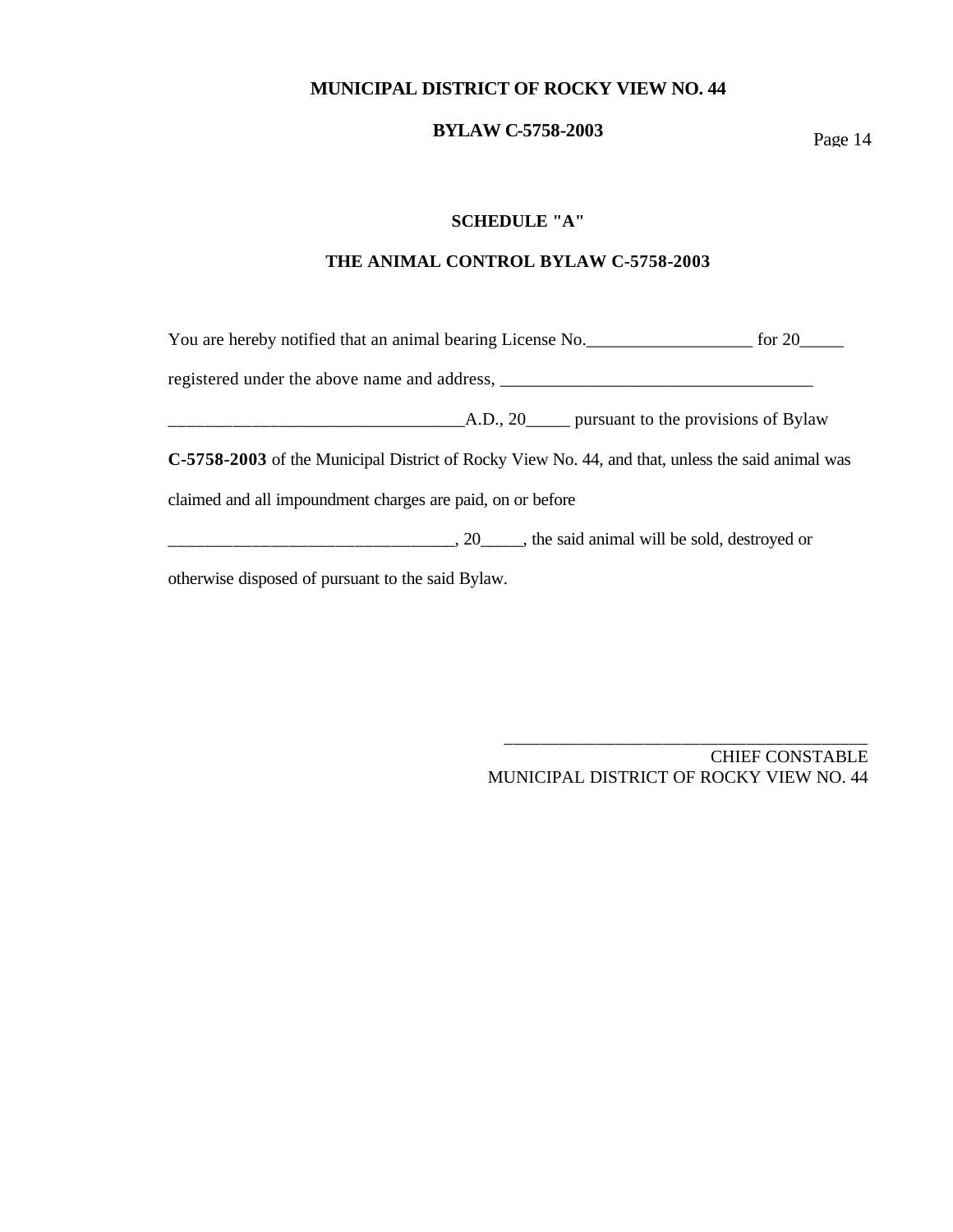# **BYLAW C-5758-2003** Page 15

# **SCHEDULE "B"**

# **THE ANIMAL CONTROL BYLAW C-5758-2003**

# **Minimum and Specified Penalties**

| Section 3(a) Animal running at large                                 | \$250.00   |
|----------------------------------------------------------------------|------------|
| Section 4(a)(i) Animal bite or chase person or persons               | \$1000.00  |
| Section 4(a)(ii) Animal bite, bark at, or chase livestock, bicycles, |            |
| or vehicles                                                          | \$250.00   |
| Section $4(a)(iii)$ Animal cause public disturbance or               |            |
| barking/howling                                                      | \$250.00   |
| Section $4(a)(iv)(i)$ Animal cause damage to property                | \$250.00   |
| Section $4(a)(iv)(ii)$ Animal causes damage to other animals         |            |
| and/or causes death of another animal                                | \$1,000.00 |
| Section $4(a)(v)$ Female dog in season causing a nuisance            | \$250.00   |
| Section $4(a)(vi)$ Vicious dog running at large                      | \$1,000.00 |
| Section 4(b) Animal cause damage to cemetery/park                    | \$250.00   |
| Section 4(c) Defecates on property other than owners                 | \$250.00   |
| Section 4(d) Animal upset waste receptacle                           | \$250.00   |
| Section 5 Animal with communicable disease                           | \$250.00   |
| Section 6(f) Give fake information when applying for dog licence     |            |
| Section $6(g)(i)$ Owner must obtain vicious dog licence              | \$500.00   |
| Section $6(g)(ii)$ Fail to keep vicious dog licence in force         | \$1,000.00 |
| Section $6(g)(iii)$ Person under 18 years of age licence vicious dog | \$1,000.00 |
| Section $6(g)(iv)$ Fail to display Beware of Dog warning sign for    |            |
| vicious dog                                                          | \$1,000.00 |
| Section $6(g)(v)$ Fail to notify M.D. of possession of vicious dog   |            |
| Section 7(a) Dog must be licenced                                    | \$1,000.00 |
| Section 7(b) Dog must be licenced at 3 months of age                 | \$1,000.00 |
| Section 7(c) Dog must be licenced as soon as owner obtains dog       | \$150.00   |
| Section $7(d)(i)$ Owner of vicious dog must have insurance policy    | \$150.00   |
| Section 7(d)(ii) Fail to notify M.D. in writing when insurance       | \$150.00   |
| policy is cancelled                                                  | \$1,000.00 |
|                                                                      | \$500.00   |